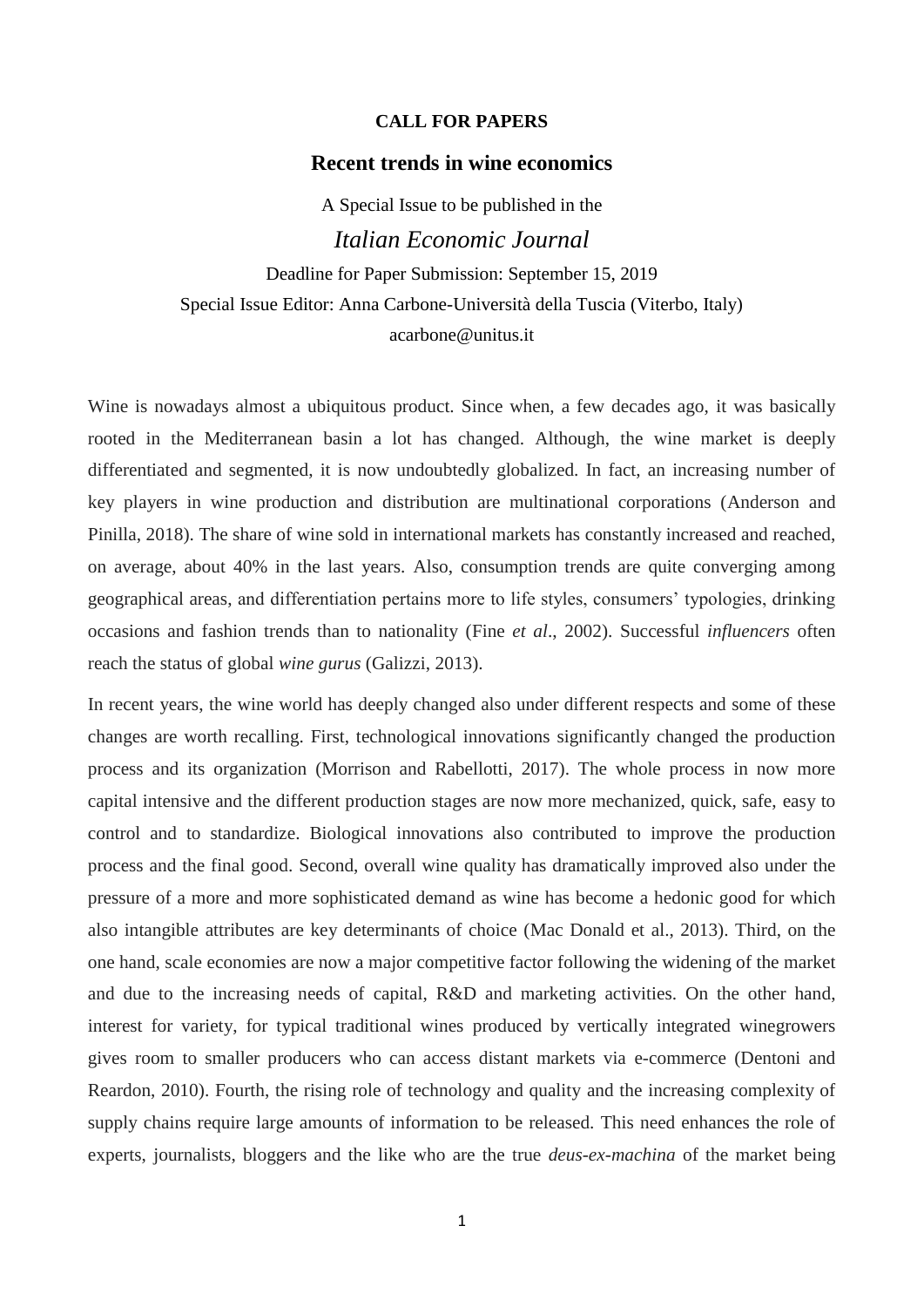able to create and tailor products on consumers' preferences, and who are, at the same time, also able to influence demand trends.

Because of the different forces in place, the industry is populated with a variety of supply chains, local clusters and global networks that often intersect with each other, resulting in a quite complex competition game. Undoubtedly, if the overall picture so far outlined witnesses the present complexity of this market, future expected changes seem even more challenging. Some of them are worth to pinpoint. Climate change has already become a major production re-localization driver but is expected to worsen and to pose every day new challenges and constraints that will ask for the search of new solutions. Furthermore, increasing demand for safety, for environment protection and ethical contents pushes for defining always new and more complex products where the set of attributes relevant for making purchases widens. Finally, the European wine policy reform that considerably liberalized production in major producing and exporting countries is expected to impact size and organization of the industry as well as product competitiveness (Gaeta and Corsinovi, 2013).

Italy is a traditionally important producer and consumer country and it has a prominent role in world wine markets. While sharing the overall depicted complexity the Italian wine sector presents some persistent peculiarities. Beyond the rhetoric of the success of the so-called Made in Italy food products, the sector enjoys many strengths but also faces relevant bottlenecks. Know-how and reputation are high thanks to its long tradition, but production is highly fragmented and firms are on average not as dynamic and innovative as in other countries. Furthermore, cooperatives -that account for a large share of total production- are often quite small, unevenly developed in the different regions, many of them lack human capital and their management is not always fully driven by market incentives (Cacchiarelli et al., 2016). The well-developed system of Geographical Indications also plays a twofold role as, on the one side, it enhances the visibility of smaller production areas and helps in differentiating the products, but, on the other side, it slows-down product innovation and makes supply less flexible and less reactive to demand changes.

This Special Issue aims at publishing original scientific papers focused on the wine industry and addressing the most relevant issues presently faced by the sector. The issue is focused on the Italian wine industry but also welcomes analyses on other countries and regional areas for international comparisons. These contributions are expected to shed light on present trends and to analyze the future tendencies in the global competition game. Scholars from different fields of economic analysis are encouraged to submit their work on wine supply, demand, market trends and policies. Empirical articles (aimed at collecting and interpreting large data samples or specific case studies)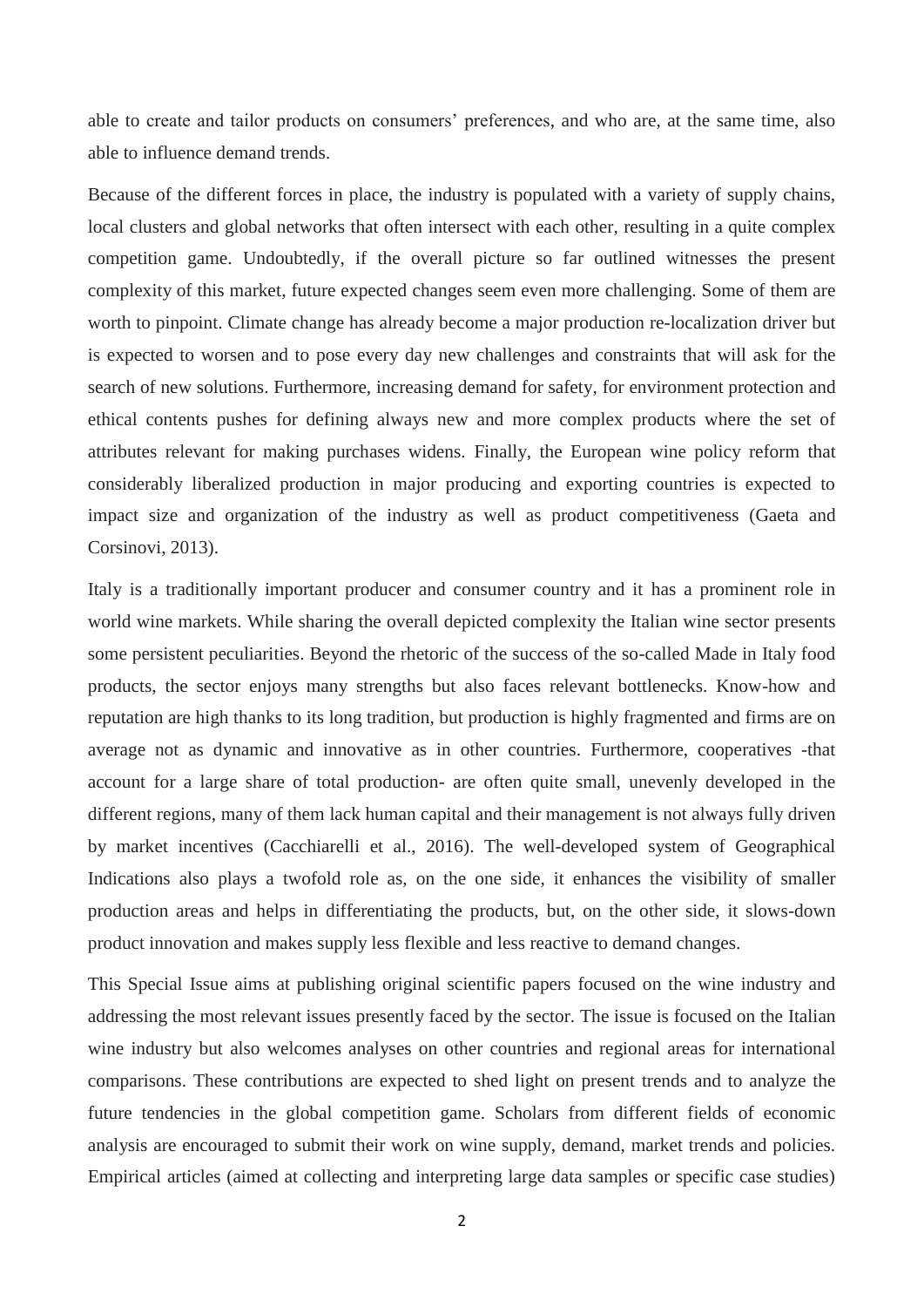as well as papers aimed at providing new theoretical insights are welcome. Any methodological approach, falling in the field of economic studies, is welcome.

The target audience of the Special Issue includes wine experts as well as economists whose research is focused in different sectors but who are interested in getting insights on a product that is gaining momentum in the Italian and world economy.

# **Papers for this Special Issue may address (among others) the following questions:**

- How can wine supply chains, clusters and networks define effective strategies to face the challenges posed by globalization?
- How can family firms get a better market access and be more competitive in wine markets increasingly populated by large players?
- What will be the role for cooperatives in global wine markets and what coordination modes can be suggested for a better empowerment of their members and for enhancing the competitiveness of their products and improving their economic results?
- What are the recent trends in the industrial organization of the wine sector and how is market power distributed in the wine industry?
- What are the most recent trends and the future perspectives of wine retail and international trade?
- What are the most recent trends and the future perspectives of wine consumption and who are and who will be wine consumers?
- What are the most effective and rewarding quality clues and information strategies in wine markets?
- How to design and implement sound and coherent strategies for branding, labeling and communicating product origin?
- What role for wine policies in the future and how to balance the need for a better market orientation in old wine countries and for strengthening innovation and adaptation capacity of small producers in these countries?

## *References*

Anderson, K., & Pinilla, V. (Eds.). (2018). *Wine globalization: A new comparative history*. Cambridge University Press.

Cacchiarelli, L., Carbone, A., Esti, M., Laureti, T., & Sorrentino, A. (2016). Assessing Italian wine quality and prices: de gustibus non disputandum est. British Food Journal, 118(5), 1006-1024.